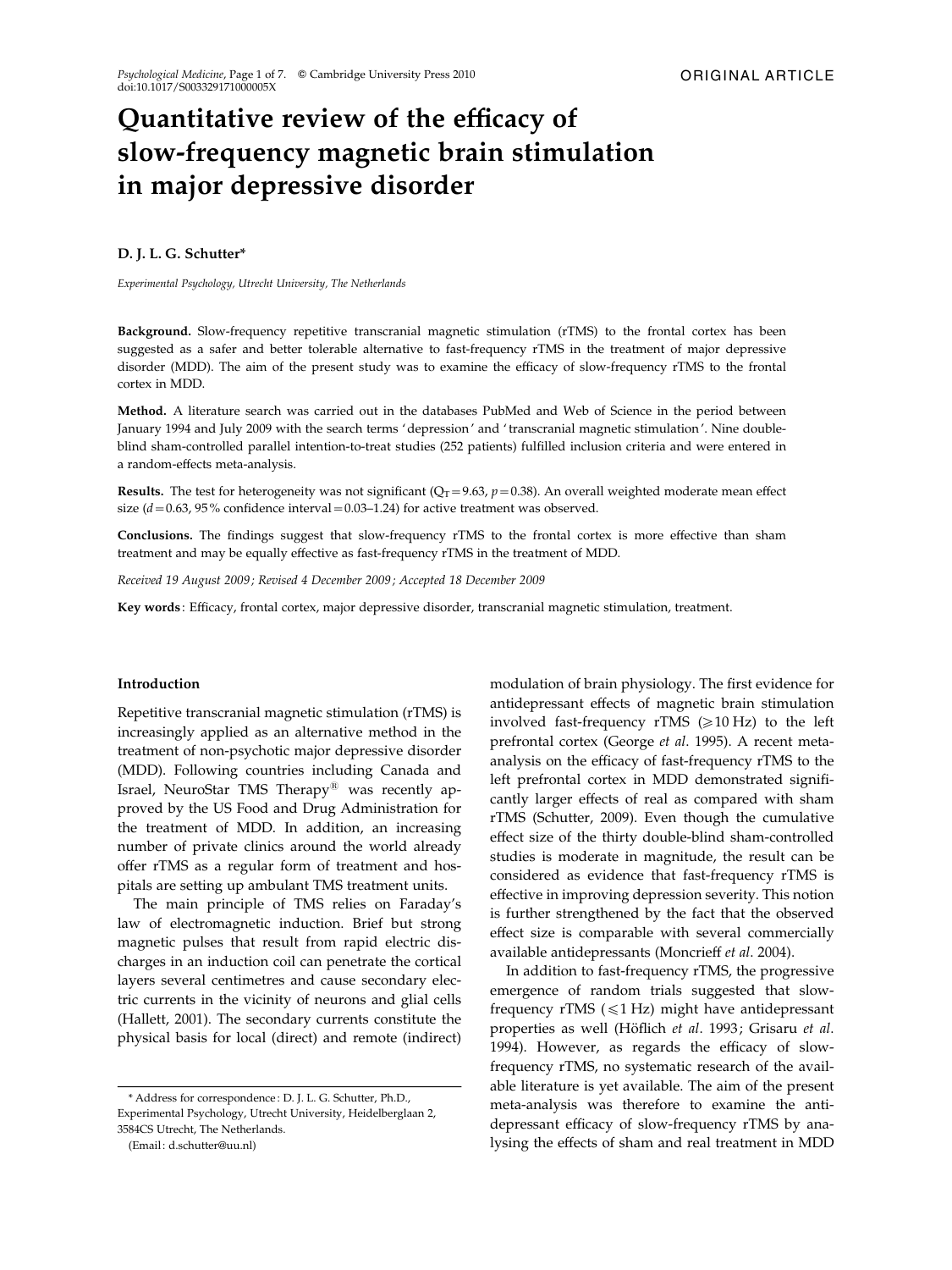patients. In addition, a comparison was made with the effect size of high-frequency rTMS reported in a previous meta-analysis (Schutter, 2009).

## Method

# Study selection

Articles for inclusion were identified starting with conducting a literature search in the databases Pub-Med and Web of Science in the period between January 1994 and July 2009. The search criteria were 'depression' and ' transcranial magnetic stimulation'.

Studies had to satisfy the following quality criteria based on the Cochrane Reviewers' Handbook 4.1.4. and the Users' Guide to the Medical Literature for inclusion (e.g. Couturier, 2005; Schutter, 2009):

- (1) Study validity: random allocation, patients and clinical raters were blind to treatment (doubleblind), sham-controlled, parallel-design, intent-totreat analysis.
- (2) Adults with major depressive episode according to the Diagnostic and Statistical Manual of Mental Disorders (DSM-IV).
- (3) Slow-frequency ( $\leq 1$  Hz) rTMS, intensity  $\geq 80\%$ motor threshold (MT), at least five treatment sessions, sham condition:  $45^{\circ}$  and  $90^{\circ}$  from scalp or sham coil.
- (4) Primary outcome measure: percentage change from baseline or end-point scores on the Hamilton Depression Rating Scale or Montgomery–Åsberg Depression Rating Scale when depression scores between treatment conditions were not different at baseline (i.e.  $p \ge 0.3$ ).
- (5) Participants' treatment completion within 6 weeks after first session.
- (6) Article published in a peer-reviewed Englishlanguage journal.
- (7) Study approved by a medical ethical committee or review board.

Of the initially selected studies, nine fulfilled the criteria for inclusion in the meta-analysis. Characteristics of the studies can be found in Table 1.

## Data synthesis and analysis

End-point scores were used for studies 1, 3, 4, 5, 7, 8 and 9, and the percentage baseline-corrected difference score was used in studies 2 and 6 to compute the effect size for each study. In the Stern et al. (2007) study (i.e. study 8) two patient groups were treated with either slow-frequency rTMS to the left  $(n=10)$  or slow-frequency rTMS to the right frontal cortex  $(n=10)$  and compared with a patient group treated with sham rTMS  $(n=15)$ . Effect sizes were calculated for each treatment condition as compared with sham rTMS. The cumulative effect size was calculated based on the ten data entry points and a random-effects model analysis was performed to estimate the 'true' antidepressant effect of slowfrequency rTMS and the 95% confidence interval (95% CI) (Hedges & Olkin, 1985). Total heterogeneity of the effect sizes,  $Q_T$ , was determined and tested against the  $\chi^2$  distribution with 9 (n-1) degrees of freedom (Hedges & Olkin, 1985). Due to the relatively small sample sizes in many of the studies, non-parametric variances were chosen for the meta-analysis. The failsafe number of studies  $(N_R)$  was calculated according to Rosenthal's method to estimate the number of additional non-significant or missing studies needed to render the cumulative effect size non-significant  $\alpha \geqslant 0.05$ ).

Finally, to compare the present cumulative effect size of slow-frequency rTMS with the cumulative effect size of fast-frequency rTMS reported in Schutter (2009), the effect size and the non-parametric variance of each study  $(n=39)$  were entered in a categorical random-effects model analysis. All analyses were performed with METAWIN version 2 (Arizona State University, USA; Rosenberg et al. 2000).

## Results

A total of 252 patients with major depression [mean age  $50$  (s.p.  $=7$ ) years] were enrolled in the metaanalysis of which 134 patients [mean age  $50$  (s.p.  $= 6.3$ ) years] were treated with real rTMS and 118 patients [mean age 51 (s.p. = 7.3) years] received sham rTMS treatment. The cumulative effect size  $(E++)$  for treatment was 0.63 (95% CI 0.03–1.24). The test for heterogeneity was not significant ( $Q_T$ =9.63, p=0.38), implying that the variance among the effect sizes was not greater than expected by sampling error. The failsafe number of studies was 119.3, indicating that at least 119 unpublished null-findings are needed to render the effect of real treatment statistically nonsignificant. Additional analyses demonstrated that no reliable cumulative effect size estimates could be determined for left ( $n=3$ , E + + = 0.26, 95% CI - 1.30 to 1.82,  $Q_T = 2.16$ ,  $p = 0.33$ ) and right frontal slowfrequency rTMS ( $n=6$ ,  $E++=0.76$ , 95% CI  $-0.22$  to 1.75,  $Q_T = 6.17$ ,  $p = 0.29$ ). Last, results of the categorical random-effects model analysis yielded no significant difference between slow and fast rTMS treatment ( $Q_{\text{Between}}$ =1.50,  $p$ =0.22). This finding suggests that slow and fast rTMS treatments are equally effective in ameliorating MDD severity (Table 2).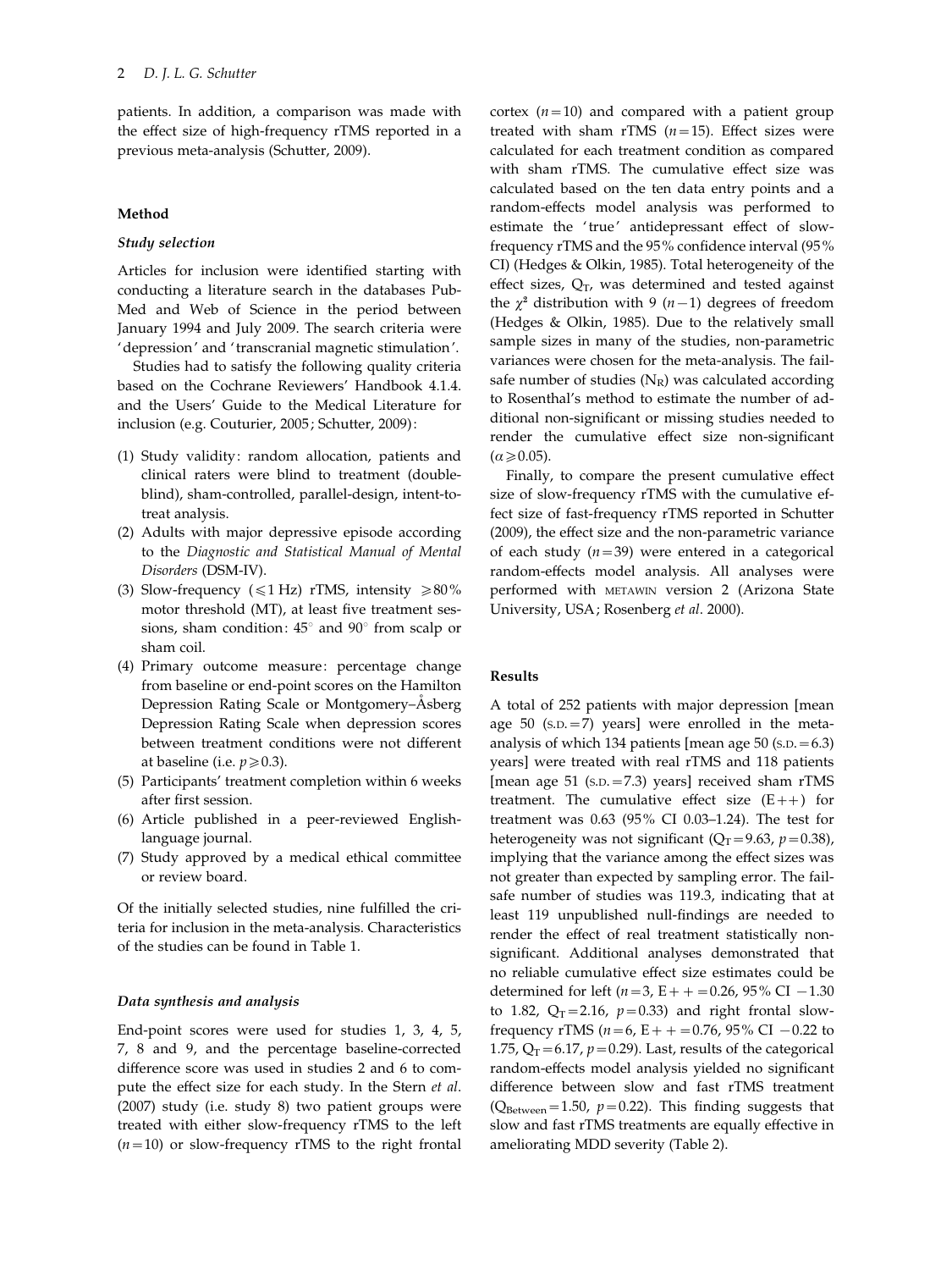Table 1. Study characteristics

| Study                                      | Scale                  | rTMS           | $\boldsymbol{n}$                  | Mean age,<br>years (S.D.) | Parameters                                                          | Stimulation<br>site | Coil type | Total<br>pulses,<br>per<br>session | Sessions,<br>$\boldsymbol{n}$ | Medication<br>resistant? <sup>a</sup> | Hedges' d |
|--------------------------------------------|------------------------|----------------|-----------------------------------|---------------------------|---------------------------------------------------------------------|---------------------|-----------|------------------------------------|-------------------------------|---------------------------------------|-----------|
| 1. Kolbinger<br><i>et al.</i> $(1995)^{b}$ | <b>HAMD</b><br>21-item | Active<br>Sham | 10 <sub>1</sub><br>5 <sup>1</sup> | 49                        | $0.25 - 0.5$ Hz, $90\%$ MT,<br>10 trains of 25 pulses               | Vertex              | Circular  | 250                                | 5                             | N.A.                                  | 0.75      |
| 2. Klein et al.<br>(1999)                  | <b>HAMD</b><br>17-item | Active<br>Sham | 36<br>34                          | 61(15)<br>59 (18)         | 1 Hz, 110% MT, 2 trains,<br>$1 \text{ min}$ on, $3 \text{ min}$ off | Right PFC           | Circular  | 120                                | 10                            | No                                    | 0.61      |
| 3. Padberg<br><i>et al.</i> (1999)         | <b>HAMD</b><br>21-item | Active<br>Sham | 6<br>6                            | 47(15)<br>43(12)          | 0.3 Hz, 90% MT, 10 trains<br>of 25 pulses                           | Left PFC            | 8-Shaped  | 250                                | 5                             | No                                    | 1.13      |
| 4. Fitzgerald<br><i>et al.</i> (2003)      | <b>MADRS</b>           | Active<br>Sham | 20<br>20                          | 46 (12)<br>49 (14)        | 1 Hz, 100% MT, 5 trains,<br>$1$ min on, $1$ min off                 | Right PFC           | 8-Shaped  | 300                                | 10                            | Yes                                   | 0.38      |
| 5. Höppner<br><i>et al.</i> (2003)         | <b>HAMD</b><br>21-item | Active<br>Sham | 10<br>10                          | 52(12)<br>56(13)          | 1 Hz, 110% MT, 2 trains,<br>1 min on, 3 min off                     | Right PFC           | 8-Shaped  | 120                                | 10                            | N.A.                                  | $-0.43$   |
| 6. Kauffmann<br><i>et al.</i> (2004)       | <b>HAMD</b><br>21-item | Active<br>Sham | 6 <sub>1</sub><br>6 <sup>J</sup>  | 52(17)                    | 1 Hz, 110% MT, 2 trains,<br>1 min on, 3 min off                     | Right PFC           | Circular  | 120                                | 10                            | Yes                                   | 0.07      |
| 7. Miniussi<br><i>et al.</i> (2005)        | <b>HAMD</b><br>21-item | Active<br>Sham | 11<br>11                          | 53<br>59                  | 1 Hz, 110% MT, 200 trains,<br>$10 s$ on, $30 s$ off                 | Left PFC            | 8-Shaped  | 2000                               | 5                             | Yes                                   | 0.11      |
| 8. Januel et al.<br>(2006)                 | <b>HAMD</b><br>17-item | Active<br>Sham | 11<br>16                          | 38(11)<br>37(12)          | 1 Hz, 90% MT, 2 trains,<br>1 min on, 3 min off                      | Right PFC           | 8-Shaped  | 120                                | 16                            | No                                    | 1.27      |
| 9. Stern et al.<br>(2007)                  | <b>HAMD</b><br>21-item | Active<br>Sham | 10<br>15                          | 53 $(10)$<br>53 (9)       | 1 Hz, 110% MT, 1 train                                              | Left/right PFC      | 8-Shaped  | 1600                               | 10                            | Yes                                   | 1.19      |

rTMS, Repetitive transcranial magnetic stimulation ; S.D., standard deviation ; HAMD, Hamilton Depression Rating Scale ; MT, motor threshold ; N.A., not available ; PFC, prefrontal cortex ; MADRS, Montgomery–Åsberg Depression Rating Scale.

<sup>a</sup> Medication resistance is defined as the failure to respond to two or more trials of antidepressants or history of failed responses to electroconvulsive therapy.

<sup>b</sup> Stimulation of the vertex with a circular coil will affect both the left and right prefrontal cortex.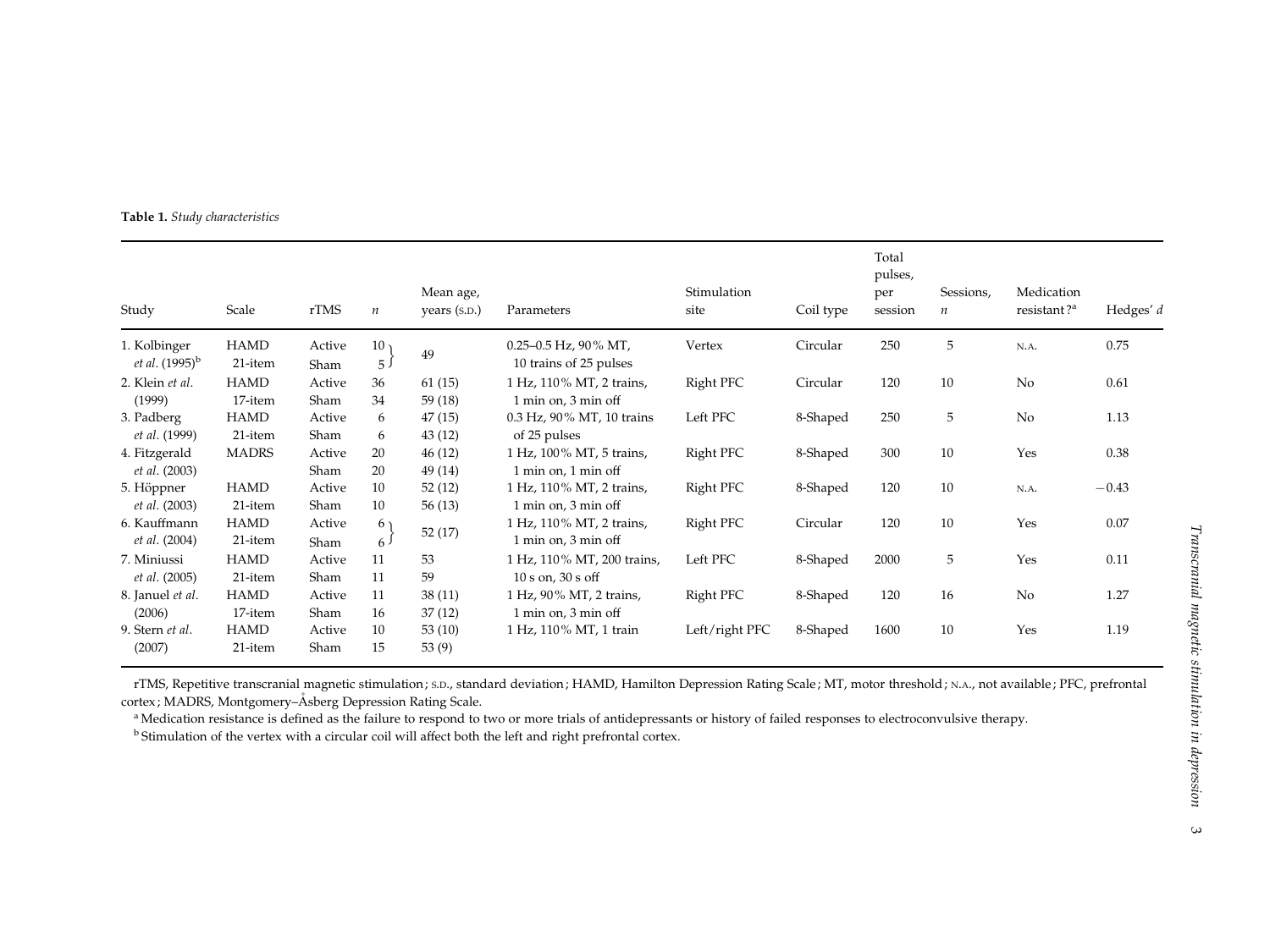Table 2. Main outcomes

|                  |                      |      | Number of participants |       |                         |               |             |                |             |
|------------------|----------------------|------|------------------------|-------|-------------------------|---------------|-------------|----------------|-------------|
| Comparison       | Number<br>of studies | Real | Sham                   | Total | Combined<br>effect size | 95% CI        | $Q_{total}$ | $\chi^2$ : $p$ | $N_{\rm R}$ |
| Real versus sham | 9                    | 134  | 118                    | 252   | 0.63                    | $0.03 - 1.24$ | 9.63        | 0.38           | 119.3       |

CI, Confidence interval;  $Q_{total}$ , total heterogeneity;  $N_R$ , fail-safe number of studies.

# Discussion

Non-invasive magnetic stimulation of the brain has been proposed as a novel way of treating MDD, and may be an alternative for patients who do not tolerate the side-effects of antidepressant medication or simply do not respond to drug treatment. Recent meta-analyses have shown that fast-frequency rTMS applied to the left frontal cortex produces antidepressant effects comparable with several commercially available drug agents (Moncrieff et al. 2004; Schutter, 2009). Because fast-frequency rTMS can be rather uncomfortable during high-intensity stimulation and is associated with an increased risk of adverse events, slow-frequency rTMS has been put forward as an alternative stimulation option. The aim of the present meta-analysis was to examine the antidepressant properties of slow-frequency rTMS.

Nine double-blind sham-controlled studies were entered in a random-effects model and results showed that real rTMS was more effective than sham rTMS. Even though the cumulative effect size (0.63) of slowfrequency rTMS was larger than the cumulative effect size (0.39) of fast-frequency rTMS (Schutter, 2009), an additional contrast demonstrated that the difference was not statistically reliable. This finding indicates that both treatments are equally effective in ameliorating MDD severity. In spite of similar therapeutic efficacy, strong inferences on slow-frequency rTMS as being equally effective as fast rTMS cannot be made at this point. In addition, at this stage the positive results on the antidepressant effects of slow-frequency rTMS should be viewed as preliminary rather than definitive. Several limitations should be taken into account when interpreting the present findings.

The first limitation concerns the small number of double-blind sham-controlled studies that have investigated the effects of slow-frequency rTMS in MDD. Even though the observed variance among the effect sizes was not greater than one would expect by sampling error, the 95% CI of 0.03–1.24 nonetheless suggests that the present meta-analysis is underpowered. The second limitation pertains to the large variation of target stimulation sites across the studies.

Unfortunately, the available data were not suitable to reliably determine effect sizes for slow-frequency rTMS applied over the left and right frontal cortex separately. Several lines of research, however, suggest that particularly targeting the right frontal cortex would be effective in treating MDD with slowfrequency rTMS. This idea fits several proposed biological mechanisms suggested to underlie the antidepressant effects of slow and fast rTMS to the respective right and left frontal cortex. According to the 'frontal hypoactivity' hypothesis of MDD, fastfrequency rTMS over the left prefrontal lobe increases levels of cortical excitability (George et al. 1995; Pascual-Leone et al. 1996). Others have raised the possibility that antidepressant responses may arise from restoring a functional imbalance between the left and right frontal cortex rather than ' boosting' the left prefrontal cortex per se (Kimbrell et al. 1999). This idea concurs with the assumed antidepressant effects associated with inhibitory slow-frequency rTMS to the right frontal cortex and recent work on sequential bilateral stimulation of the left and right frontal cortex with fast and slow rTMS, respectively (Fitzgerald et al. 2006). Moreover, research in healthy subjects has shown that the left frontal cortex is associated with approach- and reward-related motivational tendencies, whereas the right frontal cortex is linked to avoidance- and punishment-related motivational tendencies (Harmon-Jones, 2003; Schutter et al. 2008). Taken together, this suggests that targeting the right frontal cortex would be more effective than targeting the left frontal cortex in treating MDD with slowfrequency rTMS. On the other hand, antidepressant effects of slow-frequency rTMS to the left frontal cortex have also been reported (Rosenberg et al. 2002). Despite the study having an open-label character, the results may hint towards the notion that location may not be crucial in obtaining antidepressant effects. For example, rTMS to the left dorsolateral prefrontal cortex has been found to increase dopamine release in deep interconnected brain regions (Strafella et al. 2001), and augmenting dopamine turnover in the striatum and ventral tegmental area has been proposed to promote hedonia and reduce depression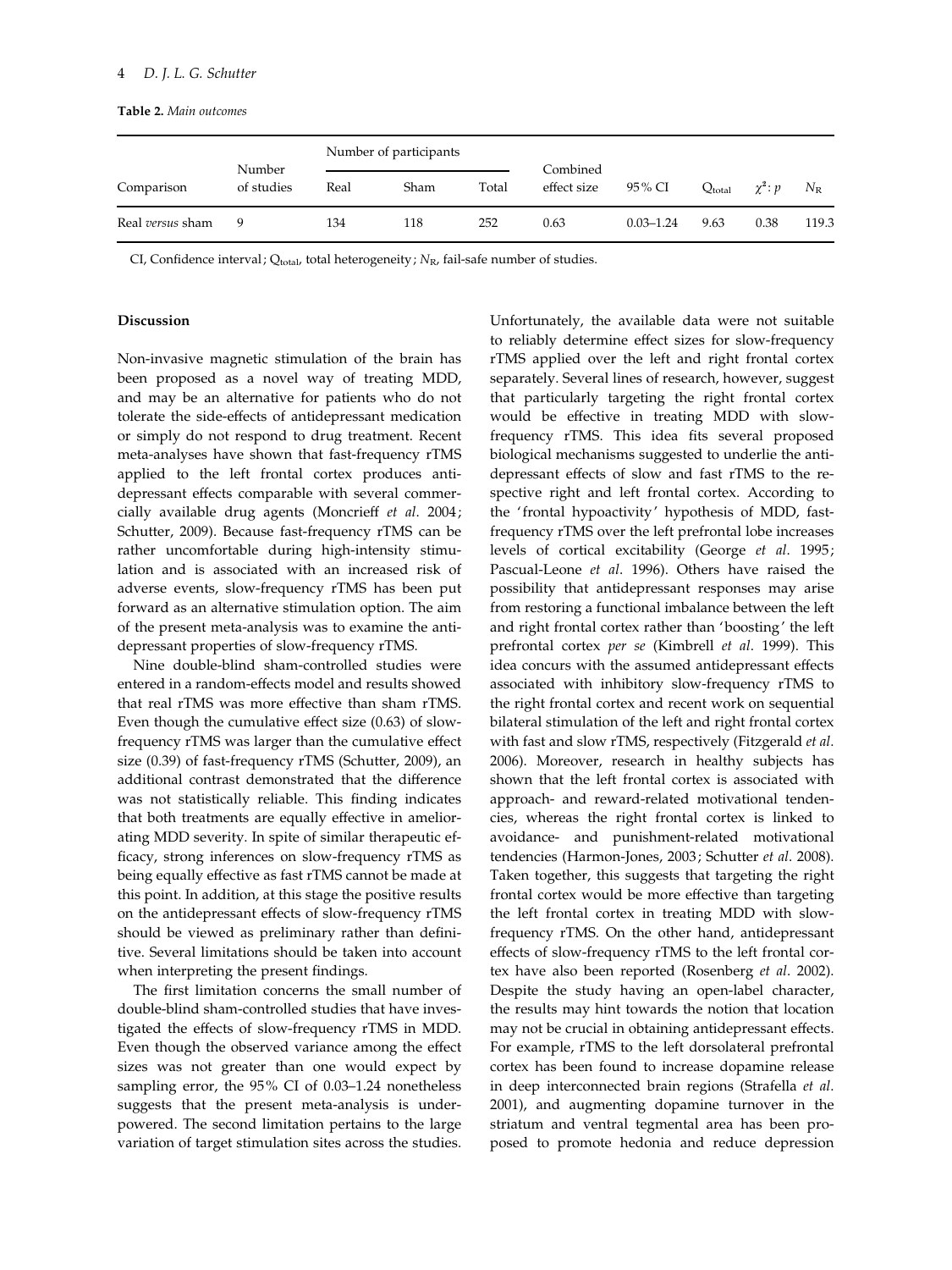severity (Dunlop & Nemeroff, 2007). According to this idea, the frontal lobe constitutes a gateway for accessing the core motivational circuits located in deep brain regions. A possible alternative way to target distal regions may involve the H-coil that, unlike the circular and eight-shaped coils, can reach deep brain structures directly (Levkovitz et al. 2007; for a discussion, see Fadini et al. 2009).

Further ways to improve rTMS efficacy have been proposed along the lines of prolonging treatment duration and using higher stimulation intensities (Loo & Mitchell, 2005; Fitzgerald et al. 2008). The mean number of treatment sessions in the current studies was 9 (S.D. 3.6), which may have been too low to elicit clinically relevant effects. In fact, several fastfrequency rTMS studies that used longer stimulation periods (up to 6 weeks) found incremental effects over time (e.g. Avery et al. 2006; Fitzgerald et al. 2006; O'Reardon et al. 2007). Thus, increasing the number of sessions may also produce beneficial effects in slow-frequency rTMS treatment. Moreover, the mean intensity of stimulation was 102% MT (S.D.=9.7) and there is some evidence suggesting a positive relationship between intensity and antidepressant efficacy (Avery et al. 2006). Even though stimulation at higher intensities may have a positive influence on outcome, patient discomfort associated with stimulation including site pain and muscle contractions may be a drawback.

Additional means to improve efficacy may include the use of preconditioning paradigms prior to 'regular' slow-frequency rTMS (Iyer et al. 2003; Siebner et al. 2004; Huang et al. 2005). For example, thetabursting in which series of 50 Hz pulses of stimulation are applied to the cortex in a repeated 5 Hz fashion has proven highly effective in establishing acute changes of neural excitability levels (Huang et al. 2005). Thus, preconditioning paradigms may lay a physiological foundation for more effective modulation of the frontal cortex with slow-frequency rTMS, which in turn may yield higher antidepressant effects.

In addition, examining and using individual differences in the patients' brain physiology may ultimately serve as a proxy for selecting the best rTMS treatment. For example, recent findings suggest that the efficacy of slow- or fast-frequency rTMS may depend on baseline perfusion levels of the brain as measured with positron emission tomography imaging (Speer et al. 2009). Others have proposed that individual differences in steroid hormone levels may influence the impact of rTMS on cortical tissue and its subsequent antidepressant effects (e.g. Huang et al. 2008; Schutter & van Honk, 2010). Finally, as prior research found evidence that monophasic slow-frequency rTMS produces greater effects on cortical excitability than biphasic slow-frequency rTMS (Sommer et al. 2002), single current stimulation and its higher stimulation intensity may play a significant role in the efficacy when treating with slow-frequency rTMS.

In conclusion, both slow- and fast-frequency rTMS treatments have very few negative side-effects and the likelihood of serious adverse events is low (Rossini & Rossi, 2007). On the basis of previous and present findings, rTMS to the frontal cortex may be an alternative treatment option for patients who do not tolerate the negative side-effects of antidepressant medication or are unresponsive to drug treatment and/or cognitive behavioural therapy. The fact that slow-frequency rTMS is usually better tolerated than fast-frequency rTMS and permits longer safe stimulation periods within one session can be considered arguments in favour of applying slow-frequency rTMS. In sum, preliminary findings suggest that slowfrequency rTMS can improve MDD and additional clinical trials aimed at optimizing treatment are worthwhile.

# Acknowledgements

The author thanks Carlo Miniussi, Dennis Hofman, Jiska S. Peper, and two anonymous reviewers. This work was supported by an Innovational Research Grant (VIDI 452-07-012) from the Netherlands Organization for Scientific Research (NWO).

#### Declaration of Interest

None.

#### References

- Avery DH, Holtzheimer 3rd PE, Fawaz W, Russo J, Neumaier J, Dunner DL, Haynor DR, Claypoole KH, Wajdik C, Roy-Byrne P (2006). A controlled study of repetitive transcranial magnetic stimulation in medication-resistant major depression. Biological Psychiatry 59, 187–194.
- Couturier JL (2005). Efficacy of rapid-rate repetitive transcranial magnetic stimulation in the treatment of depression: a systematic review and meta-analysis. Journal of Psychiatry and Neuroscience 30, 83–90.
- Dunlop BW, Nemeroff CB (2007). The role of dopamine in the pathophysiology of depression. Archives of General Psychiatry 64, 327–337.
- Fadini T, Matthäus L, Rothkegel H, Sommer M, Tergau F, Schweikard A, Paulus W, Nitsche MA (2009). H-coil: induced electric field properties and input/output curves on healthy volunteers, comparison with a standard figure-of-eight coil. Clinical Neurophysiology 120, 1174–1182.
- Fitzgerald PB, Benitez J, de Castella A, Daskalakis ZJ, Brown TL, Kulkarni J (2006). A randomized, controlled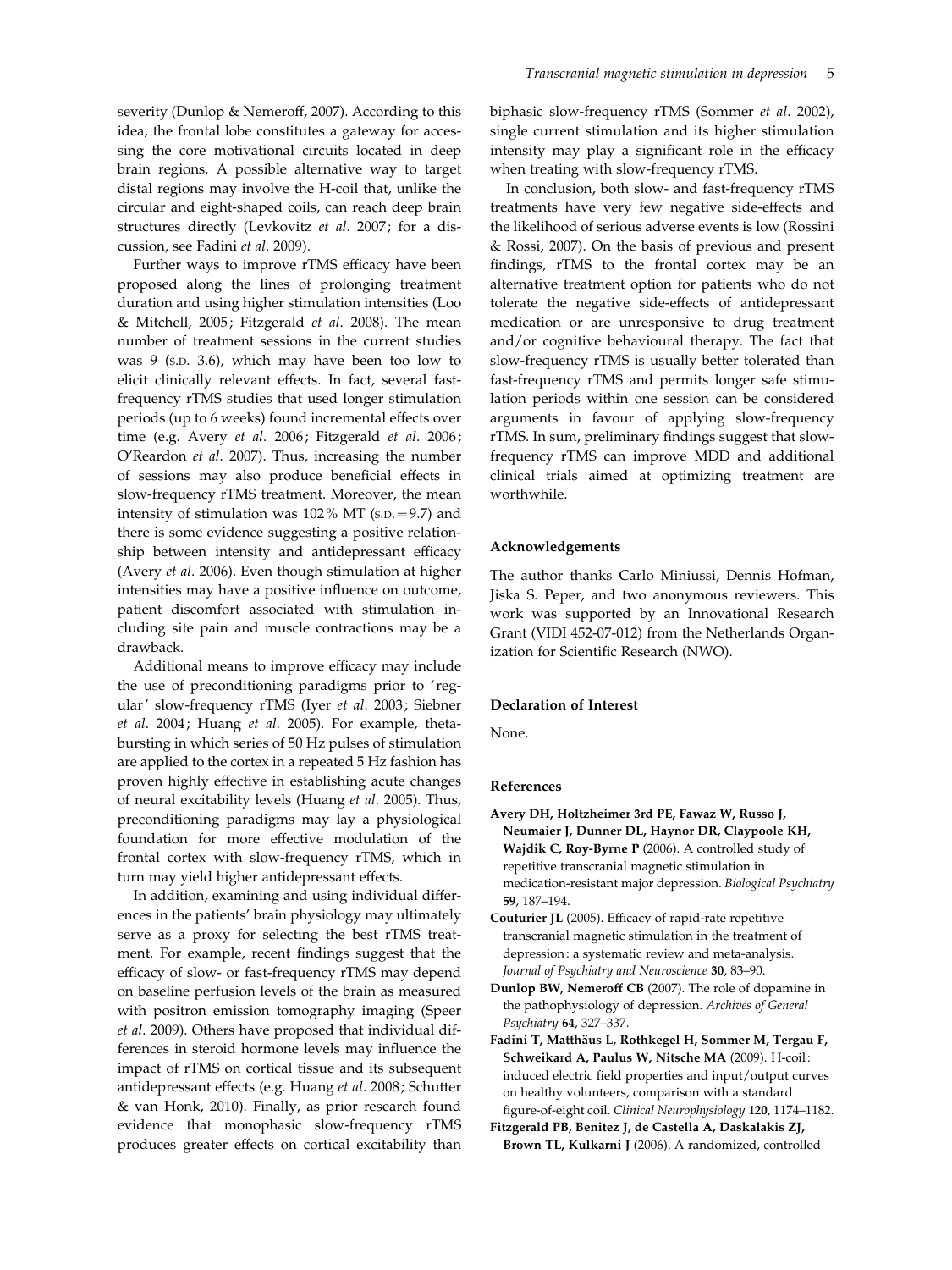### 6 D. J. L. G. Schutter

trial of sequential bilateral repetitive transcranial magnetic stimulation for treatment-resistant depression. American Journal of Psychiatry 163, 88–94.

Fitzgerald PB, Brown TL, Marston NA, Daskalakis ZJ, de Castella A, Kulkarni J (2003). Transcranial magnetic stimulation in the treatment of depression : a double-blind, placebo-controlled trial. Archives of General Psychiatry 60, 1002–1008.

Fitzgerald PB, Hoy K, McQueen S, Herring S, Segrave R, Been G, Kulkarni J, Daskalakis ZJ (2008). Priming stimulation enhances the effectiveness of low-frequency right prefrontal cortex transcranial magnetic stimulation in major depression. Journal of Clinical Psychopharmacology 28, 52–58.

George MS, Wassermann EM, Williams WA, Callahan A, Ketter TA, Basser P, Hallett M, Post RM (1995). Daily repetitive transcranial magnetic stimulation (rTMS) improves mood in depression. Neuroreport 6, 1853–1856.

Grisaru N, Yeroslavsky U, Abrabanel J, Lamberg T, Belmaker RH (1994). Transcranial magnetic stimulation in depression and schizophrenia. European Neuropsychopharmacology 4, 287–288.

Hallett M (2001). Transcranial magnetic stimulation and the human brain. Nature 406, 147–150.

Harmon-Jones E (2003). Clarifying the emotive functions of asymmetrical frontal cortical activity. Psychophysiology 40, 838–848.

Hedges LV, Olkin I (1985). Statistical Methods for Meta-Analysis. Academic Press : Orlando, FL.

Höflich G, Kasper S, Hufnagel A, Ruhrmann S, Möller HJ (1993). Application of transcranial magnetic stimulation in treatment of drug-resistant major depression : a report of two cases. Human Psychopharmacology 8, 361–365.

Höppner J, Schulz M, Irmisch G, Mau R, Schläfke D, Richter J (2003). Antidepressant efficacy of two different rTMS procedures. High frequency over left versus low frequency over right prefrontal cortex compared with sham stimulation. European Archives of Psychiatry and Clinical Neuroscience 253, 103–109.

Huang CC, Wei IH, Chou YH, Su TP (2008). Effect of age, gender, menopausal status, and ovarian hormonal level on rTMS in treatment-resistant depression. Psychoneuroendocrinology 33, 821–831.

Huang YZ, Edwards MJ, Bhatia KP, Rothwell JC (2005). Theta burst stimulation of the human motor cortex. Neuron 45, 201–206.

Iyer MB, Schleper N, Wassermann EM (2003). Priming stimulation enhances the depressant effect of low-frequency repetitive transcranial magnetic stimulation. Journal of Neuroscience 23, 10867–10872.

Januel D, Dumortier G, Verdon CM, Stamatiadis L, Saba G, Cabaret W, Benadhira R, Rocamora JF, Braha S, Kalalou K, Vicaut PE, Fermanian J (2006). A double-blind sham controlled study of right prefrontal repetitive transcranial magnetic stimulation (rTMS) : therapeutic and cognitive effect in medication free unipolar depression during 4 weeks. Progress in Neuropsychopharmacology and Biological Psychiatry 30, 126–130.

Kauffmann CD, Cheema MA, Miller BE (2004). Slow right prefrontal transcranial magnetic stimulation as a treatment for medication-resistant depression: a double-blind, placebo-controlled study. Depression and Anxiety 19, 59–62.

Kimbrell TA, Little JT, Dunn RT, Frye MA, Greenberg BD, Wassermann EM, Repella JD, Danielson AL, Willis MW, Benson BE, Speer AM, Osuch E, George MS, Post RM (1999). Frequency dependence of antidepressant response to left prefrontal repetitive transcranial magnetic stimulation (rTMS) as a function of baseline cerebral glucose metabolism. Biological Psychiatry 46, 1603–1613.

Klein E, Kreinin I, Chistyakov A, Koren D, Mecz L, Marmur S, Ben-Shachar D, Feinsod M (1999). Therapeutic efficacy of right prefrontal slow repetitive transcranial magnetic stimulation in major depression: a double-blind controlled study. Archives of General Psychiatry 56, 315–320.

Kolbinger HM, Höflich G, Hufnagel A, Möller HJ, Kasper S (1995). Transcranial magnetic stimulation (TMS) in the treatment of major depression. Human Psychopharmacology 10, 305–310.

Levkovitz Y, Roth Y, Harel EV, Braw Y, Sheer A, Zangen A (2007). A randomized controlled feasibility and safety study of deep transcranial magnetic stimulation. Clinical Neurophysiology 118, 2730–2744.

Loo CK, Mitchell PB (2005). A review of the efficacy of transcranial magnetic stimulation (TMS) treatment for depression, and current and future strategies to optimize efficacy. Journal of Affective Disorders 88, 255–267.

Miniussi C, Bonato C, Bignotti S, Gazzoli A, Gennarelli M, Pasqualetti P, Tura GB, Ventriglia M, Rossini PM (2005). Repetitive transcranial magnetic stimulation (rTMS) at high and low frequency : an efficacious therapy for major drug-resistant depression ? Clinical Neurophysiology 116, 1062–1071.

Moncrieff J, Wessely S, Hardy R (2004). Active placebos versus antidepressants for depression. Cochrane Database of Systematic Reviews, Issue 1. Art. No. : CD003012. doi:10.1002/14651858.CD003012.pub2.

O'Reardon JP, Solvason HB, Janicak PG, Sampson S, Isenberg KE, Nahas Z, McDonald WM, Avery D, Fitzgerald PB, Loo C, Demitrack MA, George MS, Sackeim HA (2007). Efficacy and safety of transcranial magnetic stimulation in the acute treatment of major depression: a multisite randomized controlled trial. Biological Psychiatry 62, 1208–1216.

Padberg F, Zwanzger P, Thoma H, Kathmann N, Haag C, Greenberg BD, Hampel H, Möller HJ (1999). Repetitive transcranial magnetic stimulation (rTMS) in pharmacotherapy-refractory major depression: comparative study of fast, slow and sham rTMS. Psychiatry Research 88, 163–171.

Pascual-Leone A, Rubio B, Pallardo F, Catala MD (1996). Rapid-rate transcranial magnetic stimulation of left dorsolateral prefrontal cortex in drug-resistant depression. Lancet 348, 233–237.

Rosenberg MS, Adams DC, Gurevitch J (2000). MetaWin. Statistical Software for Meta-analysis. Version 2.0. Sinauer Associates: Sunderland, MA.

Rosenberg PB, Mehndiratta RB, Mehndiratta YP, Wamer A, Rosse RB, Balish M (2002). Repetitive transcranial